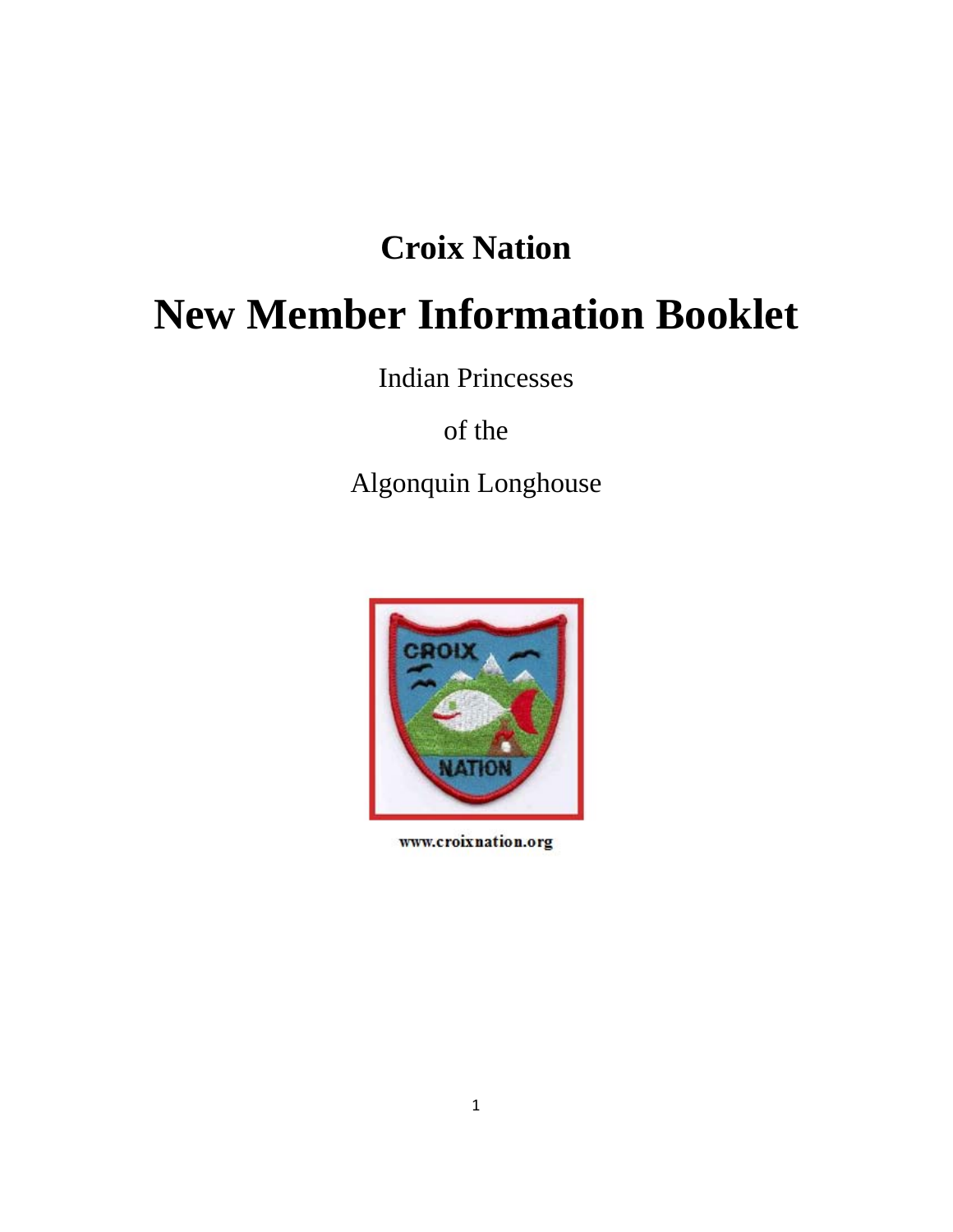#### About Us

Welcome to the Mighty Croix Indian Princesses of the Algonquin Longhouse

The Indian Princesses Program of the Algonquin Longhouse offers an unique program focused on the magic of the Native American theme that encourages and promotes the value of a strong Father & Daughter(s) (K-5) relationship through fun and exciting activities. We are over 2,500 members strong in the Northwest Chicago suburbs of Illinois area, our roots go back 80 years!

Indian Princesses Program Benefits:

- Build great memories to last TWO lifetimes
- Our children form new friendships
- Parents build new friendships through networking
- The program teaches team work and morals
- Nature and the native American culture is learned
- Enjoy: Camping, camp fires, canoeing, exploring, sledding, rock climbing, games and crafts

#### How is our Indian Princesses program unique?

- Affordable: Only pay for events you participate in
- Flexible: Both parent and child can fit most of the events in
- Enjoyable: Both parent and child are involved and have bonding experiences

#### HISTORY OF INDIAN PRINCESS PROGRAMS

In the Beginning…"The Indian father raises his son. He teaches his son to hunt, to track, to fish, to walk softly and silently in the forest, to know the meaning and purpose of life and all that he must know, while the white man allows the mother to raise his son." These chance remarks made in the early 1920s by Ojibway Indian hunting guide Joe Friday to Harold Keltner, a St. Louis YMCA director, struck a responsive chord.

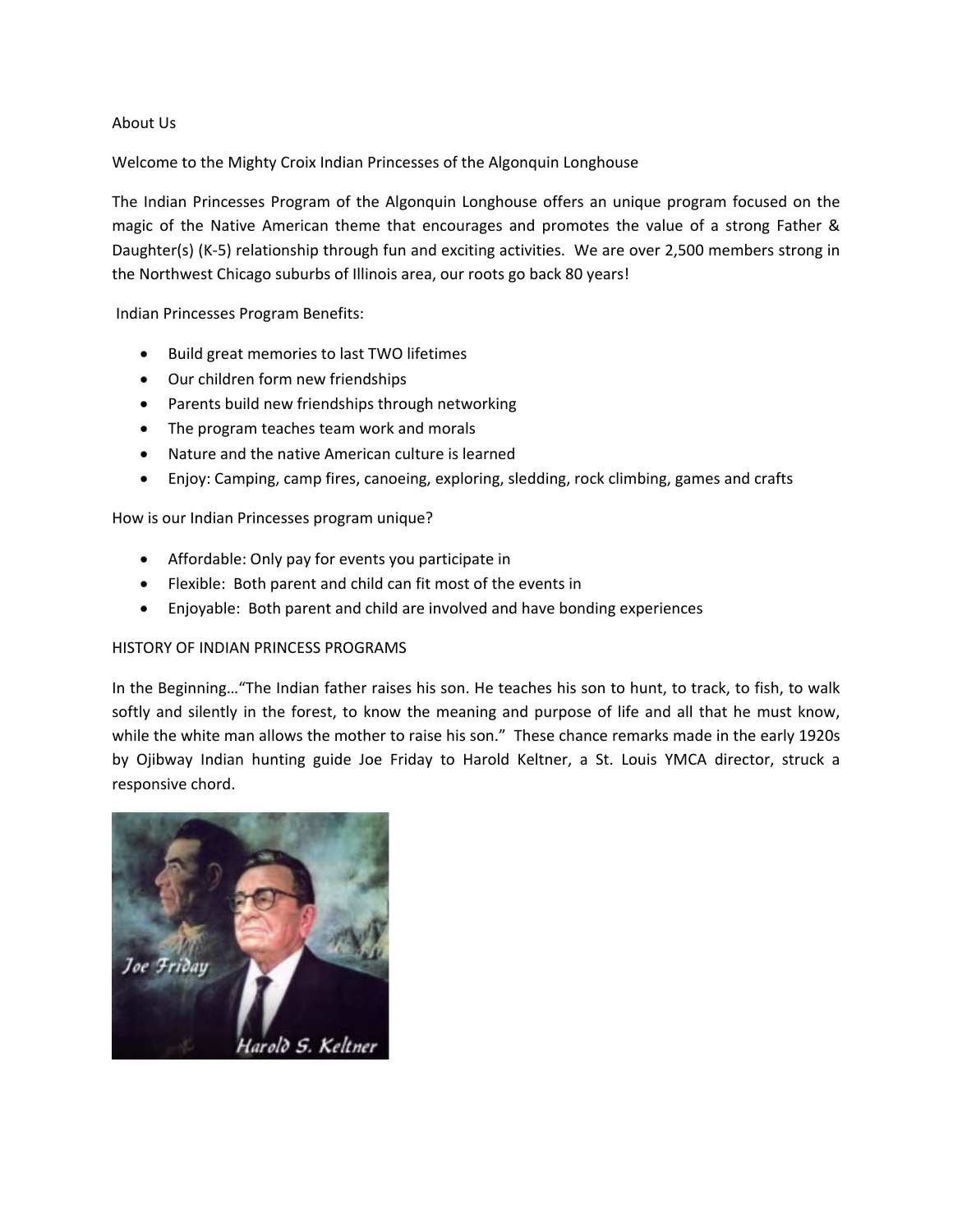#### Closing the Gap

In 1925 Keltner arranged for Friday to speak before boys and dads in the St. Louis area. One evening after a talk given at a father and son banquet, Friday was so closely surrounded by fathers that the boys could not get near him. This gave Keltner an idea. Perhaps this strong mutual interest in the Indian could be put at the heart of a program aimed at closing the gap that he had seen widening between American fathers and their sons.

#### American Indian Culture and Life

Keltner designed a father-son program based on the qualities of American Indian culture and life: Dignity, Patience, Endurance, Spirituality, Feeling for the earth, and Concern for the family. From this, Y‐Indian Guide programs were born.

#### Rapid Growth After WWII

In 1926, Keltner organized the first tribe of Y‐Indian Guides in Richmond Heights, MO, with the help of Friday and William Hefelfinger, chief of that first tribe. Although it grew slowly at first, the program was eventually recognized as a national YMCA program in 1935. The popularity of Y-Indian Guides grew rapidly in the post-World War II period of 1942 to 1962, guided by John Ledie, national advisor. Many new programs and organizational developments at the local and national levels also evolved during this time.

#### The Y‐Indian Princess program is born

The rise of the family YMCA following World War II, the genuine need for supporting little girls in their personal growth, and the demonstrated success of the father‐son program in turn nurtured the development of parent‐daughter groups. The mother‐daughter program, now called Indian Maidens, was established in South Bend, IN in 1951. Three years later father-daughter groups, which were called Y-Indian Princesses, originated in the Fresno, CA YMCA. Y-Indian Braves, a program for mothers and sons, emerged during the late 1970s and was officially recognized by the National Executive Committee of the National Longhouse at Dearborn, MI in 1980. Since 1963, the swift expansion of the program has continued with all these programs and with a corresponding group of programs for older children. At some point, about 900 YMCAs sponsored 30,000 Y‐Indian Guide groups.

#### 2003: A New Beginning

In 2002 and 2003, things changed for the Algonquin Federation and our Croix Nation. While the local Nations and Tribes (and kids!) were having a good time and learning, the central Y management had plans to dramatically change the program. Meetings and surveys ensued to figure out the future of the program. By the end of the 2002 program year (June 2003), the members of the Algonquin Federation voted to separate from the Y. Grand plans were made and the Algonquin Longhouse, Inc. was formed.

The Croix Nation is proud to be part of the Algonquin Longhouse to further teach our children the qualities of Indian culture that Harold Keltner envisioned over 80 years ago.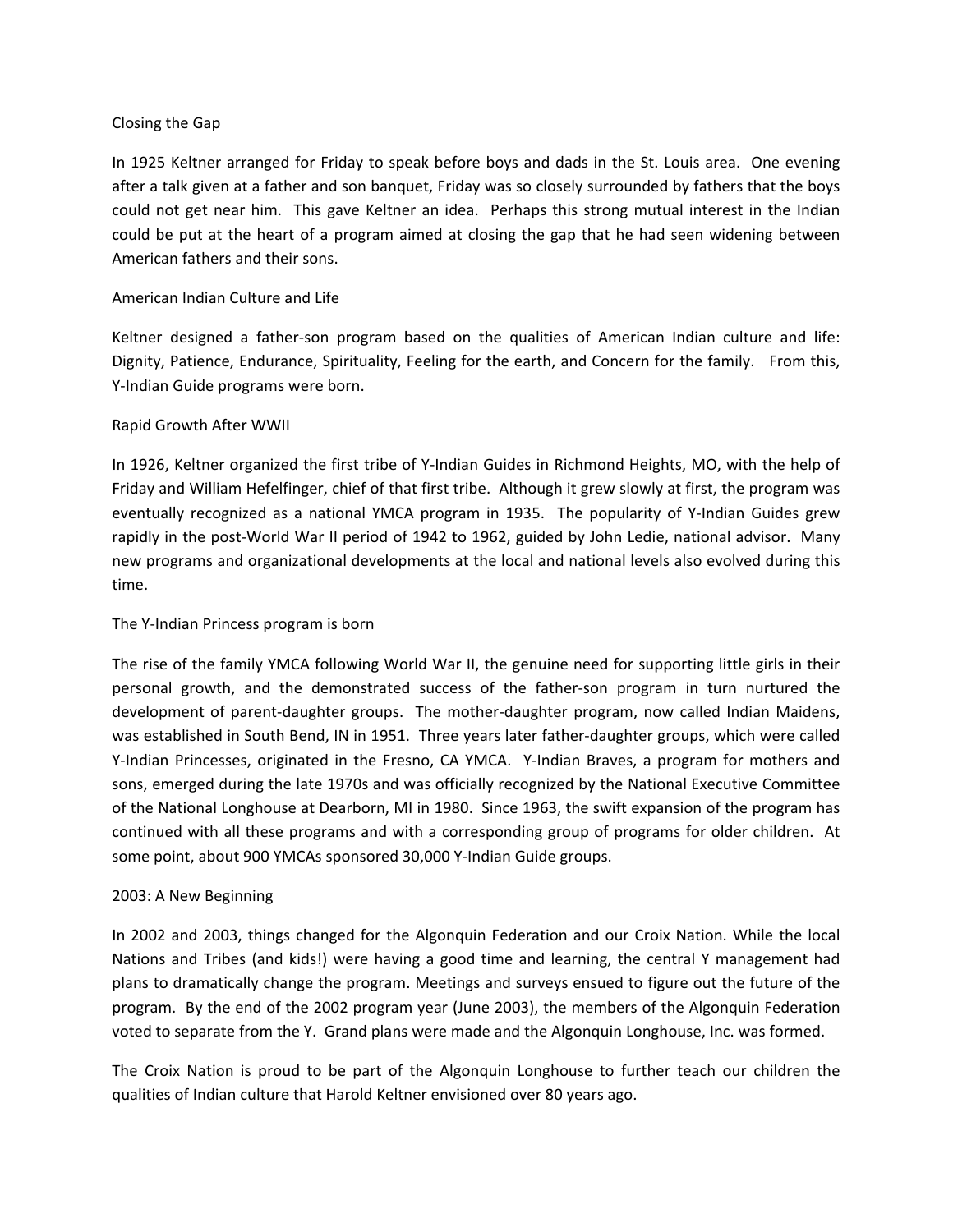Thank you for joining the Algonquin Longhouse program!

Harold Keltner and Ojibwa Indian Joe Friday partnered almost eighty years ago to create a special kin of magic that can be found no where else to build a Parent‐Child relationship that will last a lifetime. This program is based on respect for the culture of the Native American Indian.

Algonquin Longhouse, Inc. is an organized Not‐For‐Profit group of individuals from the Northwest Suburbs of Chicago, Illinois with over 2,000 members. The leadership of this program is totally controlled and operated by the parent volunteers that are already involved with their children in the program.

Here is a brief description of our structure:

3 ‐ 20 families join together to become a "Tribe". Each Tribe elects a "Chief", the person responsible for communicating the details of the program to the tribe. The Tribal Chief meets once a month with the Nation Chief to gather information on future events and to provide feedback on previous events. Usually each parent in the tribe is assigned a month to host an activity for the kids. These activities are self-funded by the members of the tribe.

5 – 10 "Tribes" are joined to become a "Nation". The nation is lead by a former Tribal Chief still active in the program, who has volunteered his/her name to run the nation. Nations gather together throughout the year for big events. Among these events are 3 campouts. The fall and winter campouts are usually held in cabins. The spring is a tent out. All nation events are self-funded by those that participate.

8 – 15 Nations for a "Longhouse". We are the "Algonquin Longhouse". The Nation Chiefs meet once a month with a volunteer Board of Directors to determine the course of direction for the program and how your registration fees should be utilized.

The starter kit includes the following information:

- 1. An information packet describing the "Hay‐Lush‐Ka" achievements program
- 2. An Algonquin Longhouse patch for you and your child
- 3. A starter bead/deerskin necklace for you and your child

The Native Sons and Daughter program is one of a kind. The years will go by quickly. Spend quality time with your child and feel what it is like to be a kid again.

If you would like to learn more about the program, visit www.algonquinlonghouse.org

#### "**MAKING MEMORIES THAT WILL LAST TWO LIFETIMES"**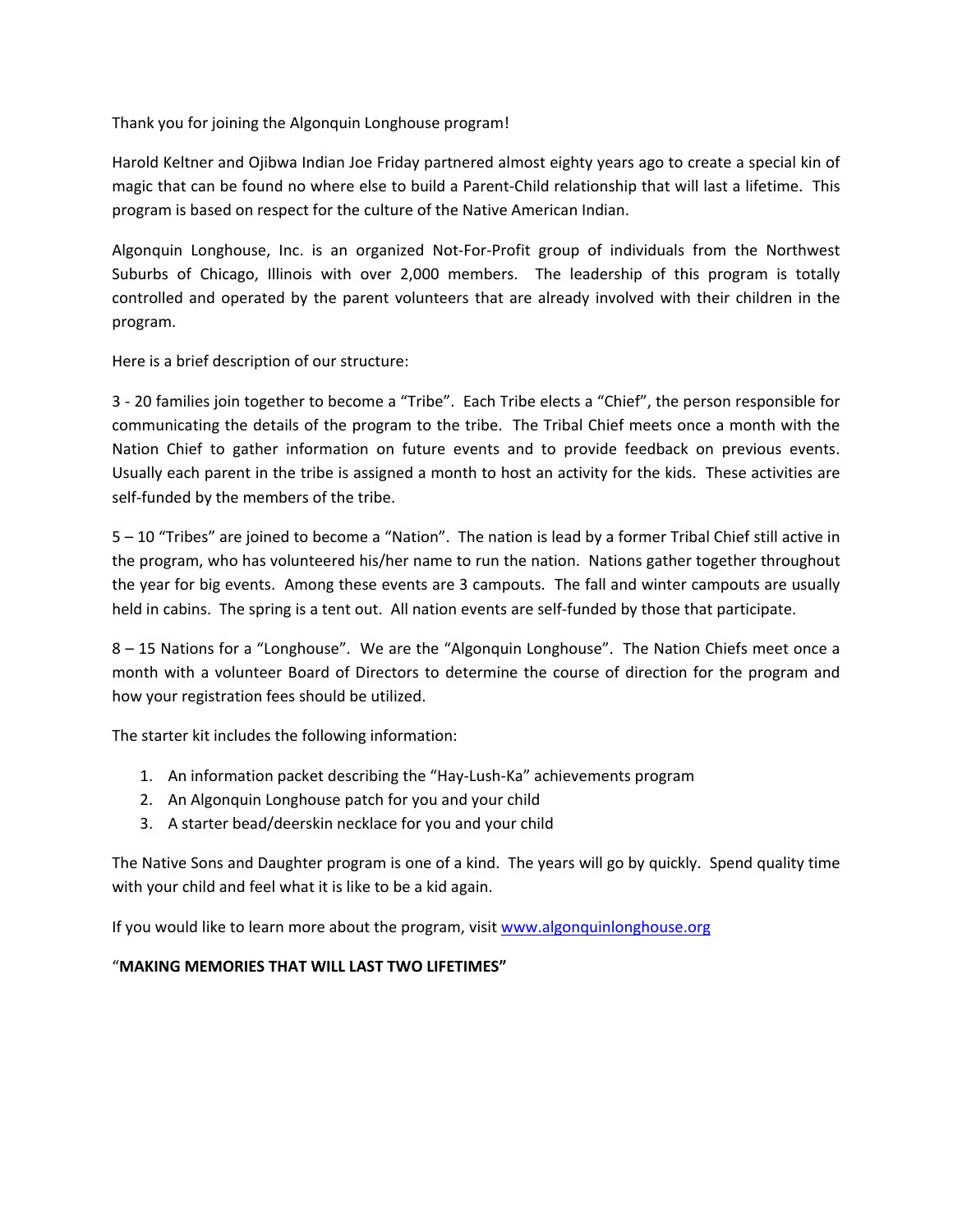

Hay-Lush-Ka Honor

#### **Feather, Claw & Bead Awards**

The primary purpose for the feather, claw and bead awards is for the parent and child to spend time together learning and creating a closer bond. All other purposes are secondary to building this companionship.

Although many other worthwhile objectives can also be served at the same time (sense of achievement, increasing mental and moral development, elimination of self-consciousness, building interest in Native American theme, etc.) we must never lose sight of our basic reason for being in the Algonquin Longhouse, Inc. NFP Programs - to build a bond between ourselves and our child so that we might truly be "Pals Forever/Friends Always". The following principals are essential to this purpose:

- 1. The awards must be a joint parent and child effort, learning and earning together, neither trying for the feather, claw or bead until both are ready.
- 2. The award must be earned by the parent and child each individually and at the same meeting.
- 3. A parent with two children must learn, earn and be awarded a feather/claw/bead with each child, in order that each of his children might get the full benefits of companionship with his/her parent. The parent wears the combined feathers/claws/beads.
- 4. Awards are presented at the same meeting that the award is earned, with some simple but solemn ceremony led by the Tribal Chief or Medicine Man.
- 1. The Braves and Princesses work hard to earn these awards; they expect and deserve them while the thrill and accomplishment is still fresh in their minds. The child tries first, and if successful at it, the parent follows. If the child is unsuccessful, they both wait until the following meeting and try again. (The possibility of the parent missing is a remote one if he/she has truly spent sufficient time with his/her child learning the requirements. Under no circumstances is any Brave or Princess to wear a feather, claw or bead that he/she has not earned.
- 5. Earned feathers/claws/beads are available through the Algonquin Longhouse.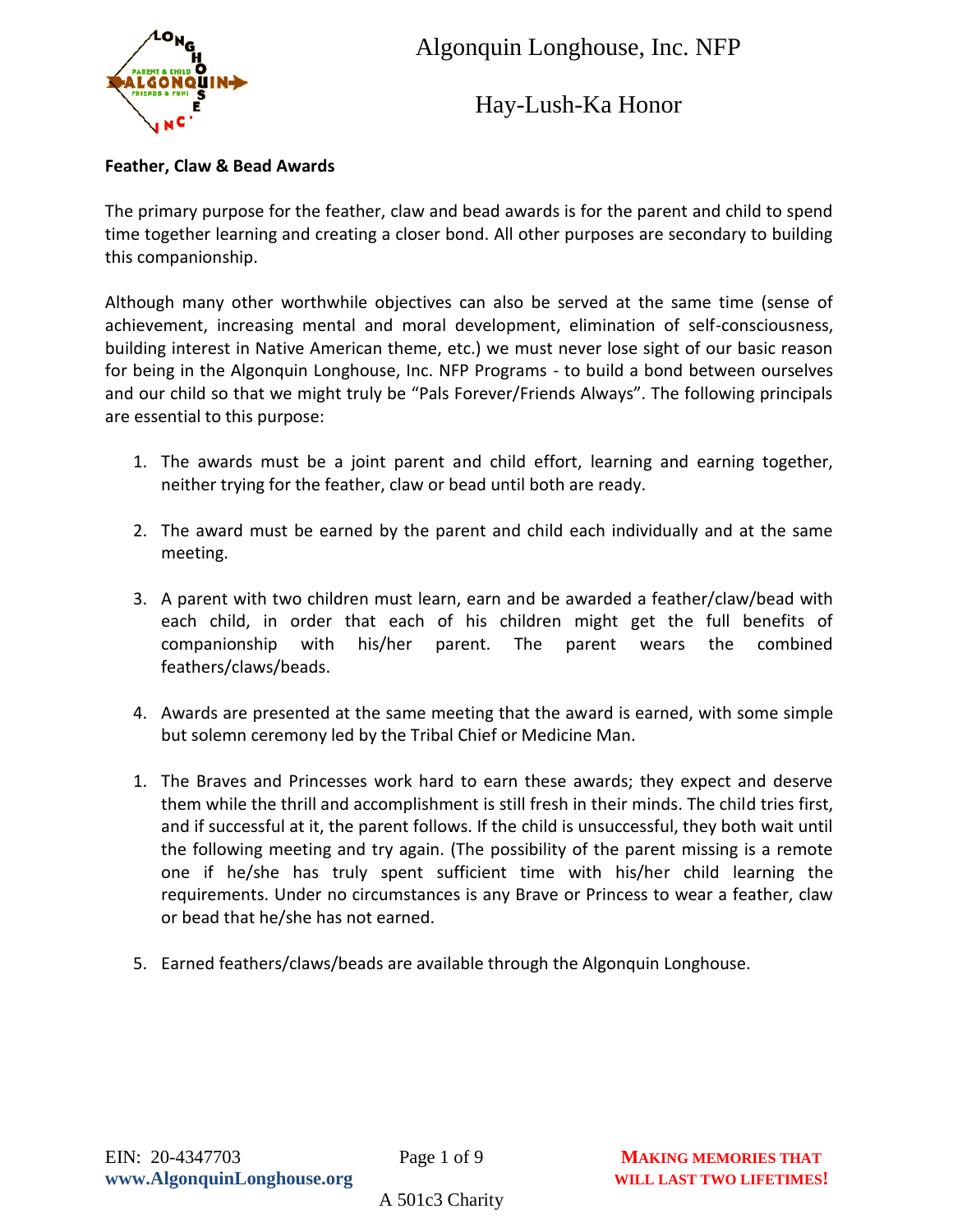

Hay-Lush-Ka Honor

#### **Algonquin Longhouse Feather/Claw/Bead awards:**

|              | Award Color Achievement (Both Parent & Child do these together)                                                                                                                                                                                                                   |  |  |
|--------------|-----------------------------------------------------------------------------------------------------------------------------------------------------------------------------------------------------------------------------------------------------------------------------------|--|--|
| Purple       | Starter – this is issued when the new family is welcomed into the tribe                                                                                                                                                                                                           |  |  |
| Yellow       | Know the Nickname and Given name of all tribal members, adult & child                                                                                                                                                                                                             |  |  |
| Orange       | Know the Algonquin Longhouse ritual by heart (slogan, aims and pledge) - these<br>are listed on the next page.                                                                                                                                                                    |  |  |
| White        | Make a craft for the tribe that becomes a part of the tribal property. Some<br>examples are campout awards, tribal drum, tribal wampum pouch, etc.                                                                                                                                |  |  |
| Green        | Attend a Nation campout                                                                                                                                                                                                                                                           |  |  |
| Gold         | Recruit a new family to join your tribe, nation, or federation.                                                                                                                                                                                                                   |  |  |
| <b>Black</b> | Learn and recite at a tribal meeting the song "Pals Forever" (Sons), or Friends<br>Always (Daughters).                                                                                                                                                                            |  |  |
| Blue         | Take a Nature Walk through a forest preserve or the woods at a Nation camp-<br>out and report back to the tribe what you have observed (e.g. animals observed,<br>animal tracks found, animal calls heard, etc.)                                                                  |  |  |
| Red          | Tribal visitation. Big and Little Brave/Princesses must attend one meeting of<br>another tribe, and then make a report to their own tribe about the points of<br>interest of this other meeting. Be sure to make appointments with the host of<br>the tribe you will be visiting. |  |  |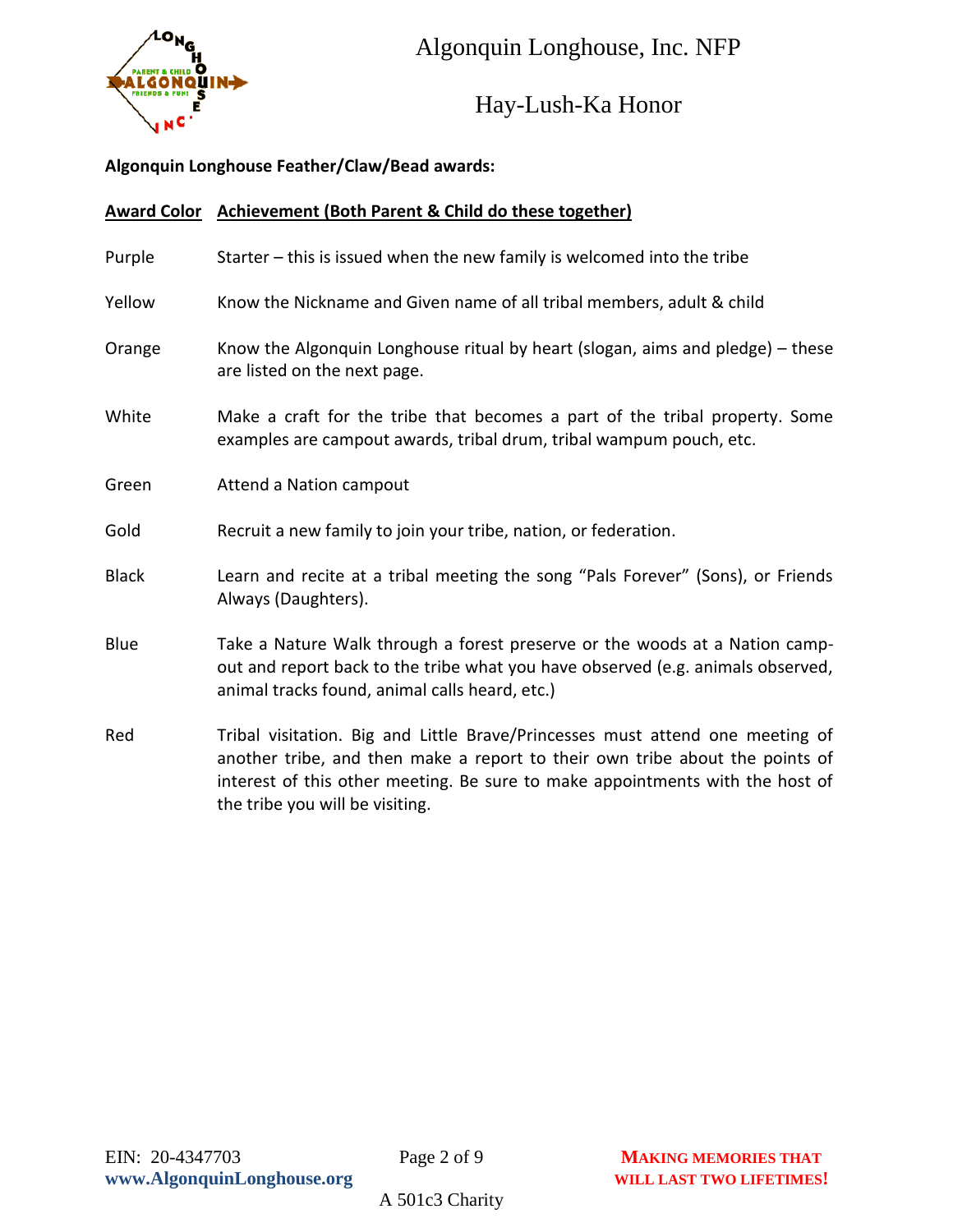

Hay-Lush-Ka Honor

#### **ADVANCED FEATHER OR BEAD AWARDS**

Advanced feather and bead awards are awarded for parent and child. These awards require more time, effort, and skills than the first eight awards. They are associated with attaining the rank of Hay-Lush-Ka. These projects are chosen with the skills and interests of the older children in mind. It is hoped that the earning of these awards will not only foster companionship of parent and child, but will stimulate their interests to go beyond the actual requirements and make for a worthwhile project. The first eight awards must be earned before attempting the following awards for Hay-Lush-Ka. The demonstration of these tasks and skills is done before a Hay-Lush-Ka Council, which takes place at campouts, or a designated Nation Event. Each Nation determines what the Hay-Lush-Ka Council is for that Nation.

#### **Bead/Feather Task Description**

#### **Lt. Brown or Tan 10 things of Nature**

This award is made for collecting and being able to identify by sight ten things of nature. Parent and child should collect and label the items so that when they are shown the items, they cannot read the label.

To qualify for the award, the little brave/princess should be able to identify by sight, the first five items selected by the Hay-Lush-Ka Council. The big brave will then identify the remaining five items.

#### **Red / Brown tip Indian Sign Language**

This is awarded to the parent and child team upon explanation and demonstration before the Hay-Lush-Ka Council the Six Aims using Indian Sign Language. The Hay-Lush-Ka Council will pick at random any three of the Aims and ask the little brave/princess to recite the Indian translation and demonstrate the sign language for each of the requested three Aims. The parent then follows with the remaining three.

#### **Dark Brown / Black tip Indian Dances**

Parent and Little brave or princess demonstrate and explain at least three of the Indian dance steps. The parent will serve as tom - tom beater.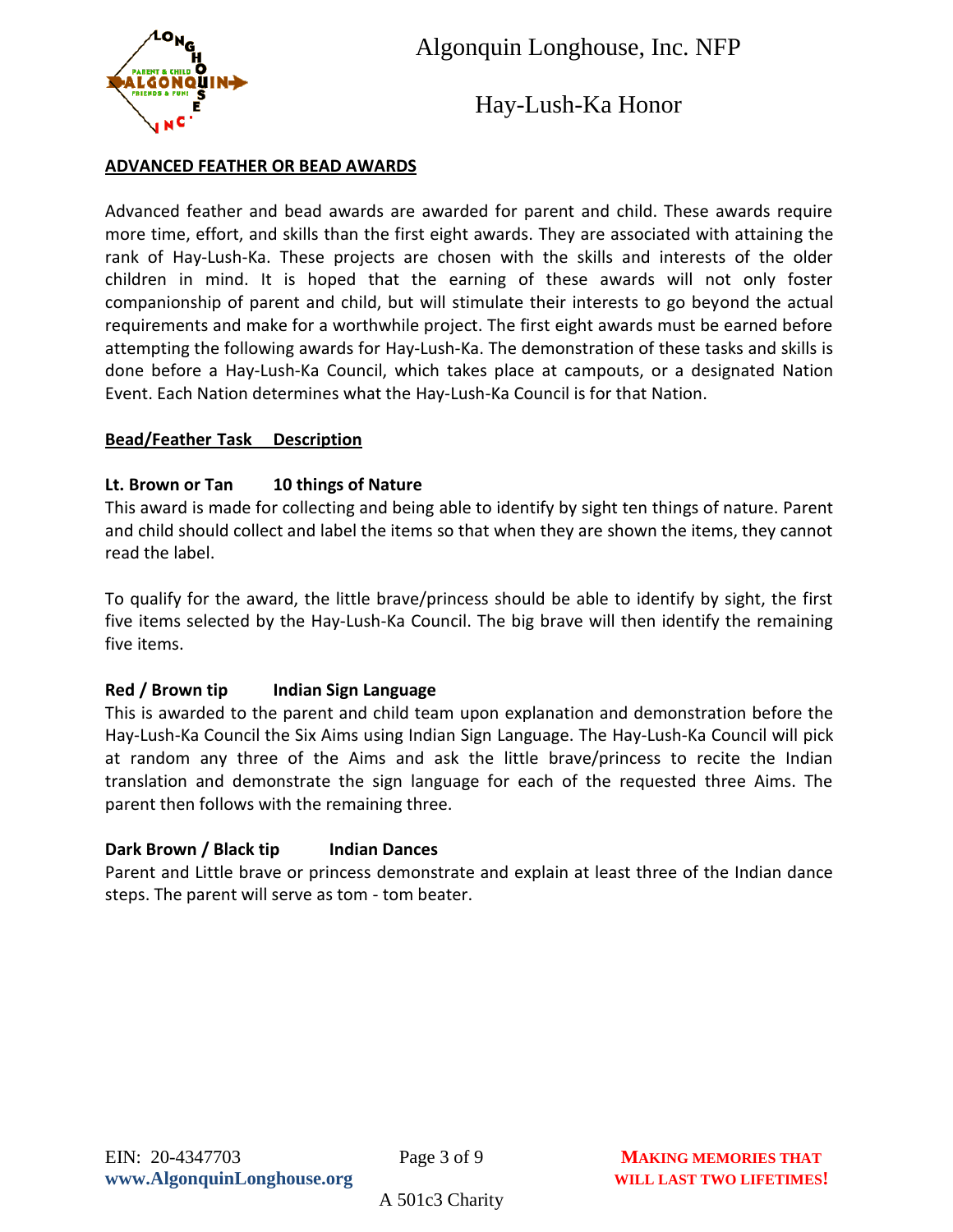

Hay-Lush-Ka Honor

#### **Hay-Lush-Ka Awards**

Any Brave/Princess who has successful earned all of the eleven awards shall be called Hay-Lush-Ka. Both the parent and child shall be initiated at that campout Council fire or designated Nation Event.

The sign of Hay-Lush-Ka shall be a patch, which shall be awarded to the brave or princess at the time of initiation.

The patch shall be worn on the tribal vest.

It is the responsibility of each nation to set up a review board to determine the eligibility of any brave or princess who has completed their requirements.

#### **Significance and History of Hay-Lush-Ka**

The patch utilizes the Thunderbird along with the word HAY-LUSH-KA all mounted on an arrowhead background. The Thunderbird has eight wing feathers for the primary tasks and the three tail feathers signifying the advanced skills.

The Thunderbird was used, as it is one of the most significant symbols of Indian lore. Typically, it is a sign of great power, good fortune and often considered to be a good luck omen. Many tribes believed that the Thunderbird began their very existence. Note that the Thunderbird on the patch has eight wing feathers and three tail feathers signifying each of the feather/bead awards.

The word Hay-Lush-Ka is comes from the Winnebago tribe, and was used to identify only those braves of great courage, accomplishment, and value to the welfare of their tribe. HAY-LUSH-KA braves were held in honor by their fellow braves and all strove to be called HAY-LUSH-KA. In more recent times, HAY-LUSH-KA has come to designate extraordinary goodness and concern for other braves.

The use of Winnebago ritual is significant because the Winnebago tribe lives among, and in fact was surrounded by, various tribes belonging to the Algonquin Nation.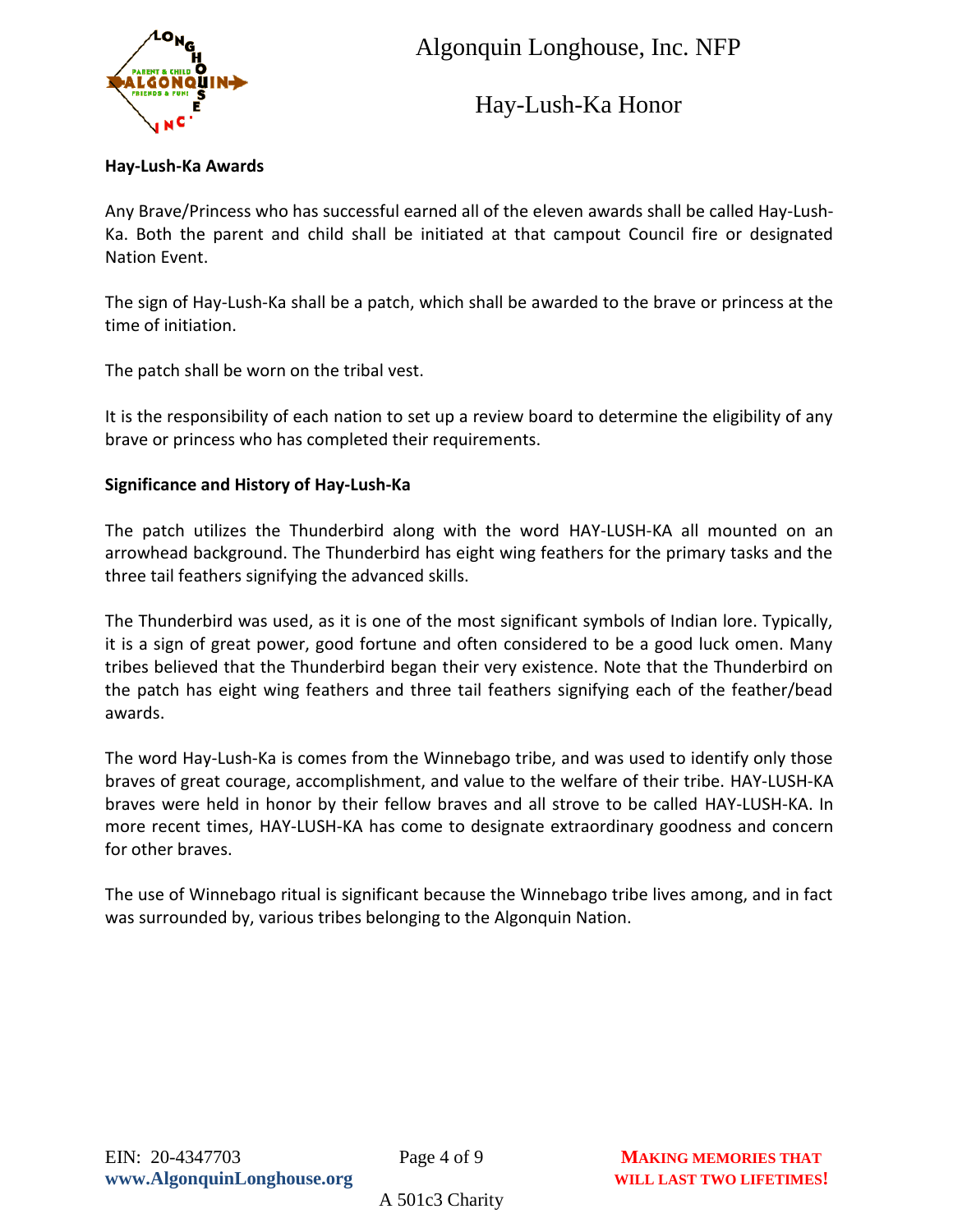

## Hay-Lush-Ka Honor

| Pledge | We, Parent and Child, through friendly service to each other, to our family, to this tribe, to<br>our community and country, seek a world that is pleasing to the eye of the Great Spirit. |                                                                                                                                                |  |
|--------|--------------------------------------------------------------------------------------------------------------------------------------------------------------------------------------------|------------------------------------------------------------------------------------------------------------------------------------------------|--|
| Poem   | Take my hand and say you love me,<br>Take my hand and say you care,<br>Let's enjoy our time together,<br>Let's share joys we'll long remember,                                             | Always friends, every season,<br>Always friends, we need no reason,<br>Take my hand and say you love me,<br>Take my hand and take me home.     |  |
| Slogan | <b>Guides Alternative</b><br>Pals Forever                                                                                                                                                  | <b>Princesses Alternative</b><br><b>Friends Always</b>                                                                                         |  |
| Song   | (To the tune of Clementine)                                                                                                                                                                | (To the tune of Clementine)                                                                                                                    |  |
|        | Pals Forever, Pals Forever,<br>That's our slogan, that's our song.<br>Boys are stronger, Dads feel younger<br>When they take the boys along.                                               | Friendship Always, Friendship Always,<br>That's our slogan, that's our code.<br>And we work and play together<br>As we travel down the road.   |  |
|        | Moms are for it, Dads adore it<br>And the boys all think its fine!<br>Pals Forever, Pals Forever,<br>Indian Guides have good times.                                                        | Moms are for it, Dads adore it<br>And the girls all think its fine!<br>Friendship Always, Friendship Always,<br>The Great Spirit as our Guide! |  |
|        | Through the days and through the years,<br>we shall travel side by side.<br>Pals Forever, Pals Forever,<br>The Great Spirit is our guide                                                   |                                                                                                                                                |  |
| Aims   |                                                                                                                                                                                            |                                                                                                                                                |  |
| 1.     | To be clean in body and pure in heart                                                                                                                                                      |                                                                                                                                                |  |
| z.     | To be "Pals Forever" with my son<br>(son will say Mom or Dad)                                                                                                                              | To be "Friends Always" with my daughter<br>(daughter will say Mom or Dad)                                                                      |  |
| 3.     | To love the sacred circle of my family                                                                                                                                                     |                                                                                                                                                |  |
| 4.     | To be attentive while others speak                                                                                                                                                         |                                                                                                                                                |  |
| 5.     | To love my neighbor as myself                                                                                                                                                              |                                                                                                                                                |  |
| 6.     | To seek and preserve the beauty of the Great Spirit's work in forest, field and stream                                                                                                     |                                                                                                                                                |  |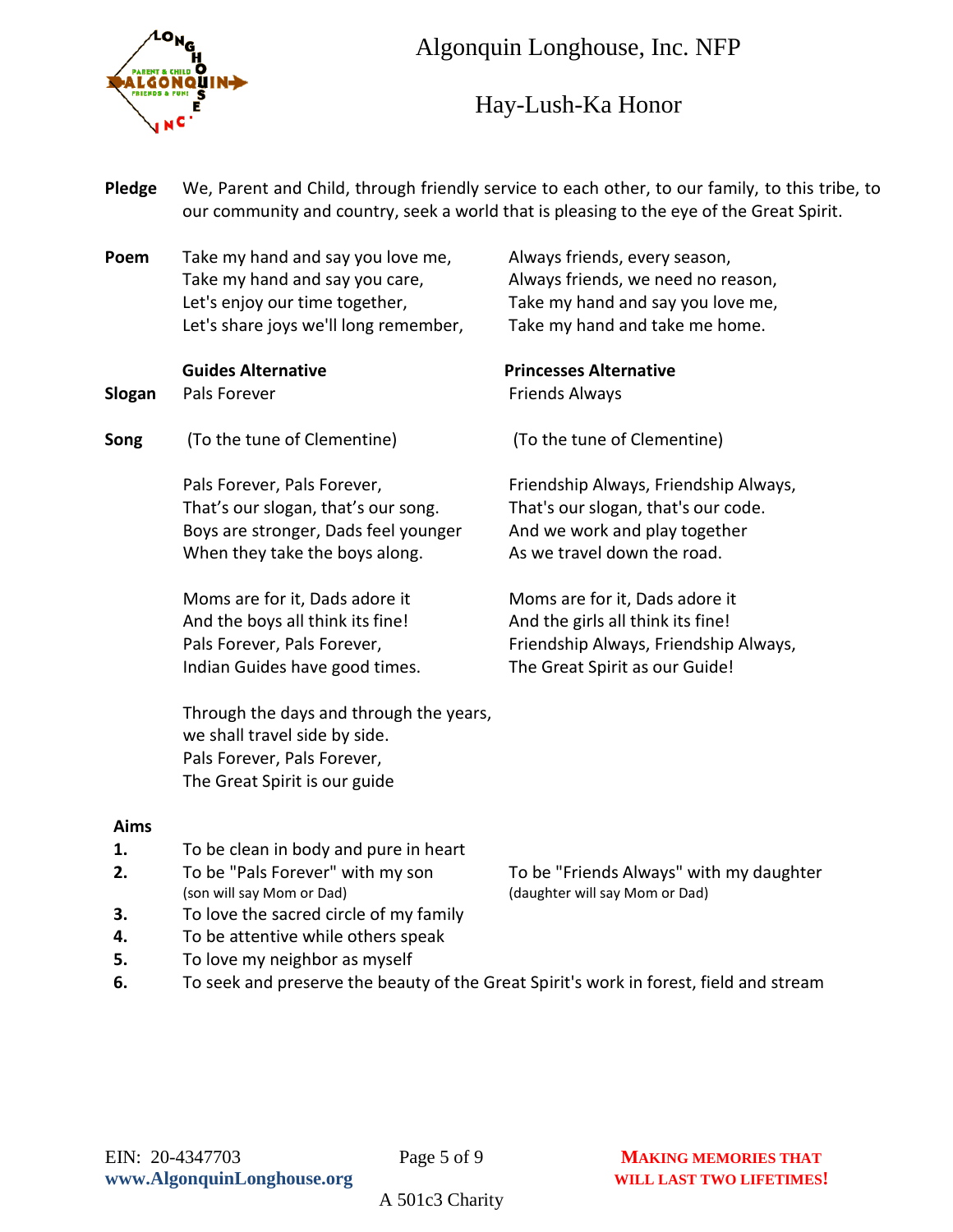

Hay-Lush-Ka Honor

#### **Dance Steps**

Toe-Heel: This is the hunting or stealth step in which the brave/princess quietly goes up to his/her prey in order not to be heard. There are two dance positions. The first is the loud beat. On this beat, step up with the left foot and touch the ground lightly with the toe. The second position on the soft number 2 beat of the drum, by coming down on the heel. Alternate by doing these two positions, first on the left foot, then on the right.

Stomp Step: This is a step to signify that a very good thing has happened and it is done to signify a celebration or success. The dancer's body is held upright and the hands are kept close to the body at hip height. The dance is timed to the 1-2-3 drum beat and has three positions. On the 1 beat, the knee is lifted high and the foot brought down hard to the ground in a stomping motion. On the 2-3 light beat, the dancer comes down lightly in two hops on the toes. Most of the action is done with the hands and arms. The drum rhythm must be evenly spaced to a 1-2- 3, and not a 1 -2-3 beat.

Drag Step: This is used to signify a long journey or great distance covered. The drumming time is the same as the Toe-heel step, but the action is different. In the Drag Step, the first beat of the drum is soft and the second beat is loud.

At the soft 1 beat, step forward so that the toe touches the ground and then drag the foot backward, bringing the heel down at the 2nd or loud beat of the drum.

Canoe step: This is the most graceful of all the Indian dance steps. This dance represents the journey on water or on a canoe. The body and arm motions add interest to the dance. The dancer moves their arms in long swinging strokes; first to one side of the body and then to the other. In doing this dance, imagine yourself holding a canoe paddle and you will have the right position for your arms.

This step is based on the 1-2-3-4 drum beat, and the drummer must time the beat to the dancer a little more than usual.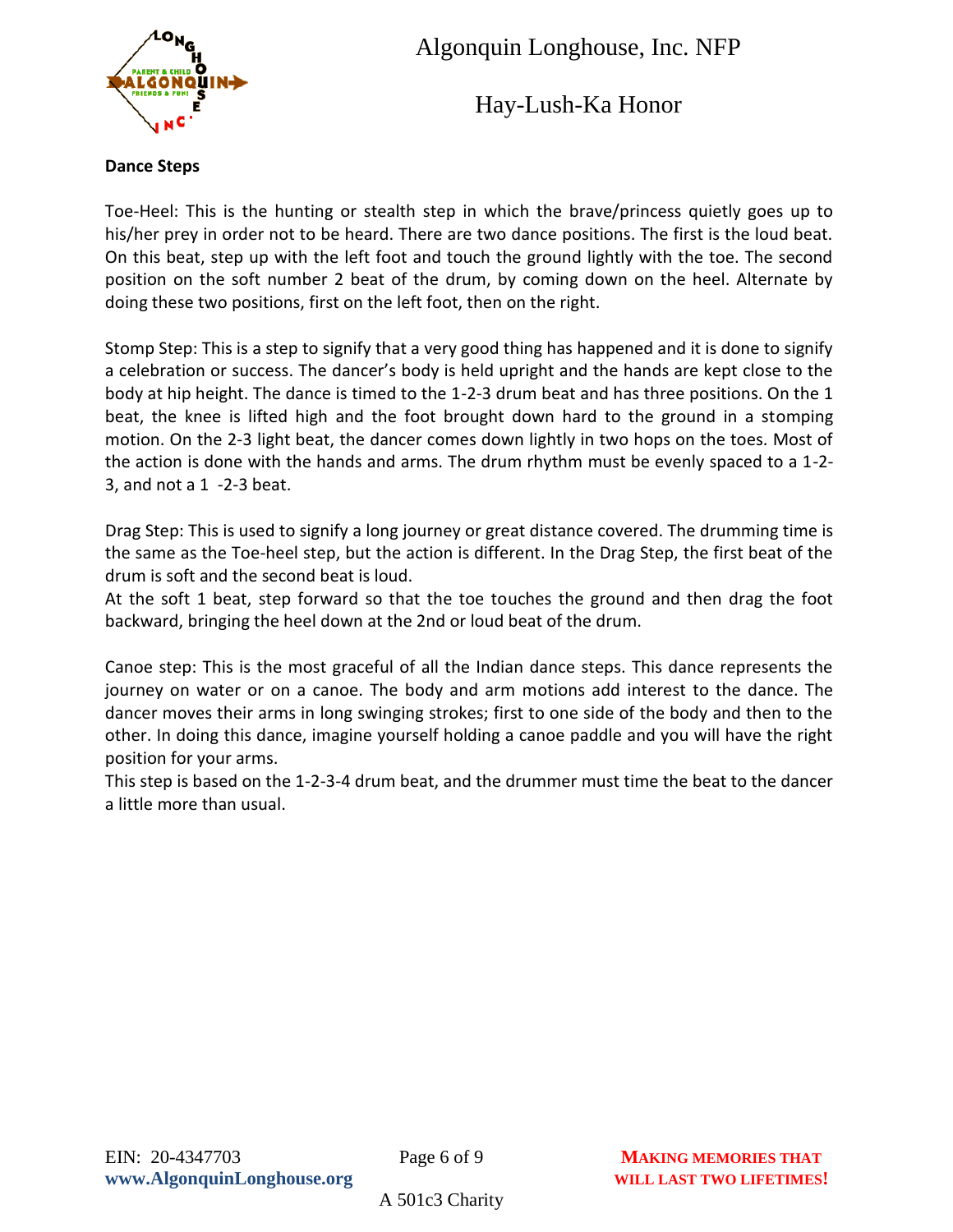



Hay-Lush-Ka Honor

#### **Indian Sign Language for the Six Aims**

1. TO BE CLEAN IN BODY AND PURE IN HEART

CLEAN: Make motion of rubbing hands as if washing

BODY: Take hands, starting at shoulders and go down your body

PURE: Bring the right hand across breast, level with heart, palm down, then with a sweeping motion, extend to right of the body.

HEART: (add motion for heart - cup hand over heart, thumb inward…)

2. TO BE PALS FOREVER WITH MY DAD/SON [SONS] TO BE FRIENDS ALWAYS WITH MY DAD/DAUGHTER [DAUGHTERS]

PALS (FRIENDS): Hold right hand in front of neck, palm outward, index fingers extending upward. Raise the hand until tips of fingers are as high as head.

FOREVER/AWAYS: Bring right hand up alongside head, close to ear, then move back and forth at least twice.

MY: (Possession) Hold fist in front of neck, thumb pointing at neck. Swing thumb forward as you move your fist forward about 6 inches.

DAD/MOM: Hold right hand in from of chest, Raise hand above head with fingers horizontal as to indicate height of parent.

SON/DAUGHTER: Hold right hand in from of chest, Lower hand with fingers horizontal as to indicate height of child

3. TO LOVE THE SACRED CIRCLE OF MY FAMILY (LOVE MY HOUSE)

LOVE: Cross wrists, a little in front and above the heart, with right wrist nearest the body. Press right forearm against body and left wrist against right arm.

MY: (Possession) Hold fist in front of neck, thumb pointing at neck. Swing thumb forward as you move your fist forward about 6 inches.

HOUSE: With hands in front of body, interlace fingers near tips, fingers at right angles as to show the top of a teepee or house.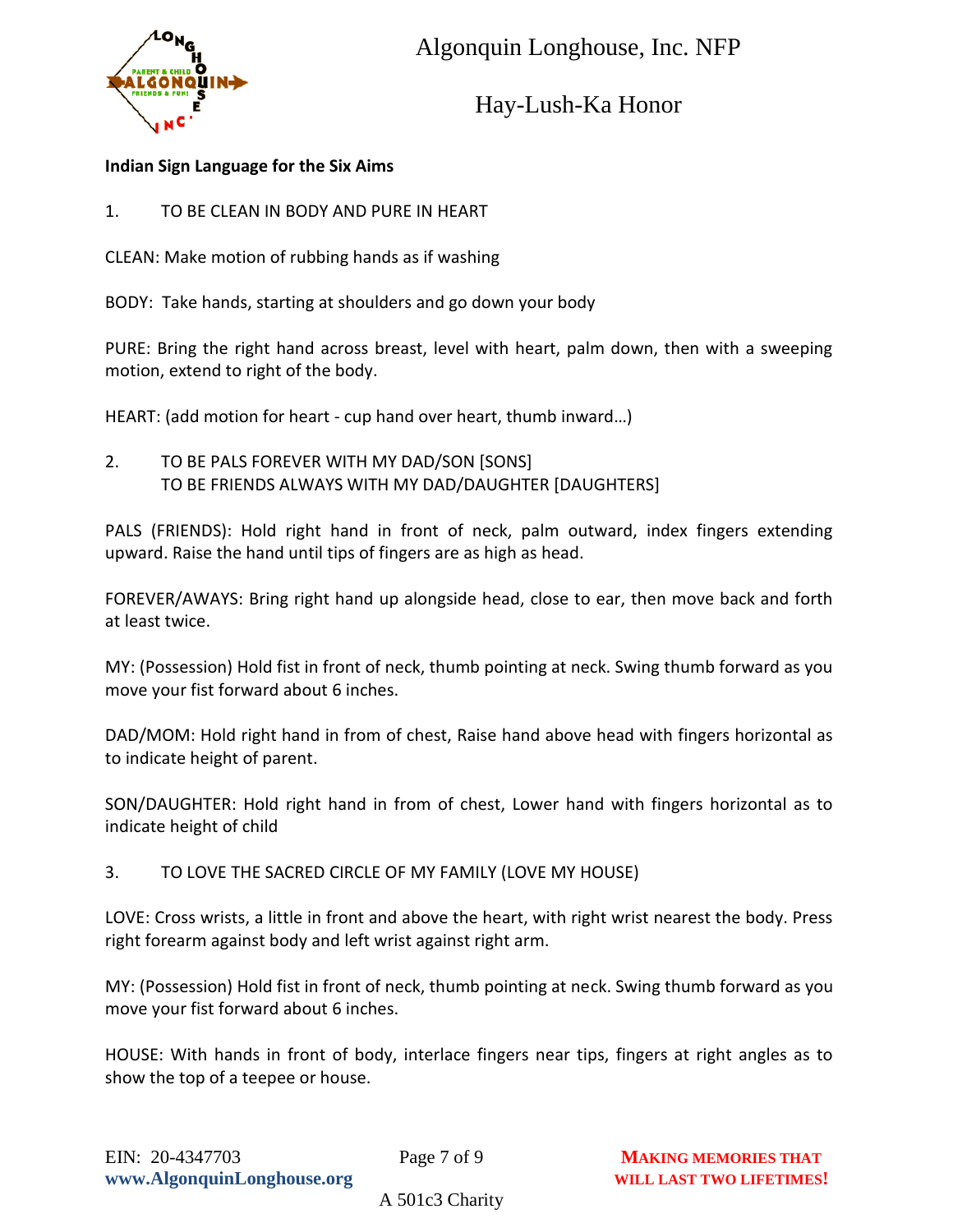

### Hay-Lush-Ka Honor

#### 4. TO BE ATTENTIVE WHILE OTHERS SPEAK (YOU TALK, ME LISTEN)

YOU: Point right hand at person addressed.

TALK: Place back of right hand against chin with nail of right index finger pressing against thumb. Make a gap between index finger and thumb and repeat as to show a 'talking' motion.

ME: Point right thumb at breast.

LISTEN: Hold right hand behind ear.

5. TO LOVE MY NEIGHBOR AS MYSELF (LOVE ALL PEOPLE SAME AS ME)

LOVE: Cross wrists, a little in front and above the heart, with right wrist nearest the body. Press right forearm against body and left wrist against right arm.

ALL: Move right hand flat and horizontal in a horizontal circle from right to left, chest high.

PEOPLE: Hold both hands shoulder high, fingers spread and pointing up. Move hands together and apart a few times by wrist action.

SAME AS: (Equal) Hold hands in front of chest, index fingers pointing forward and parallel about 2 inches apart. Move hands back and forth keeping tips opposite and indicating an even race.

ME: Point right thumb at breast.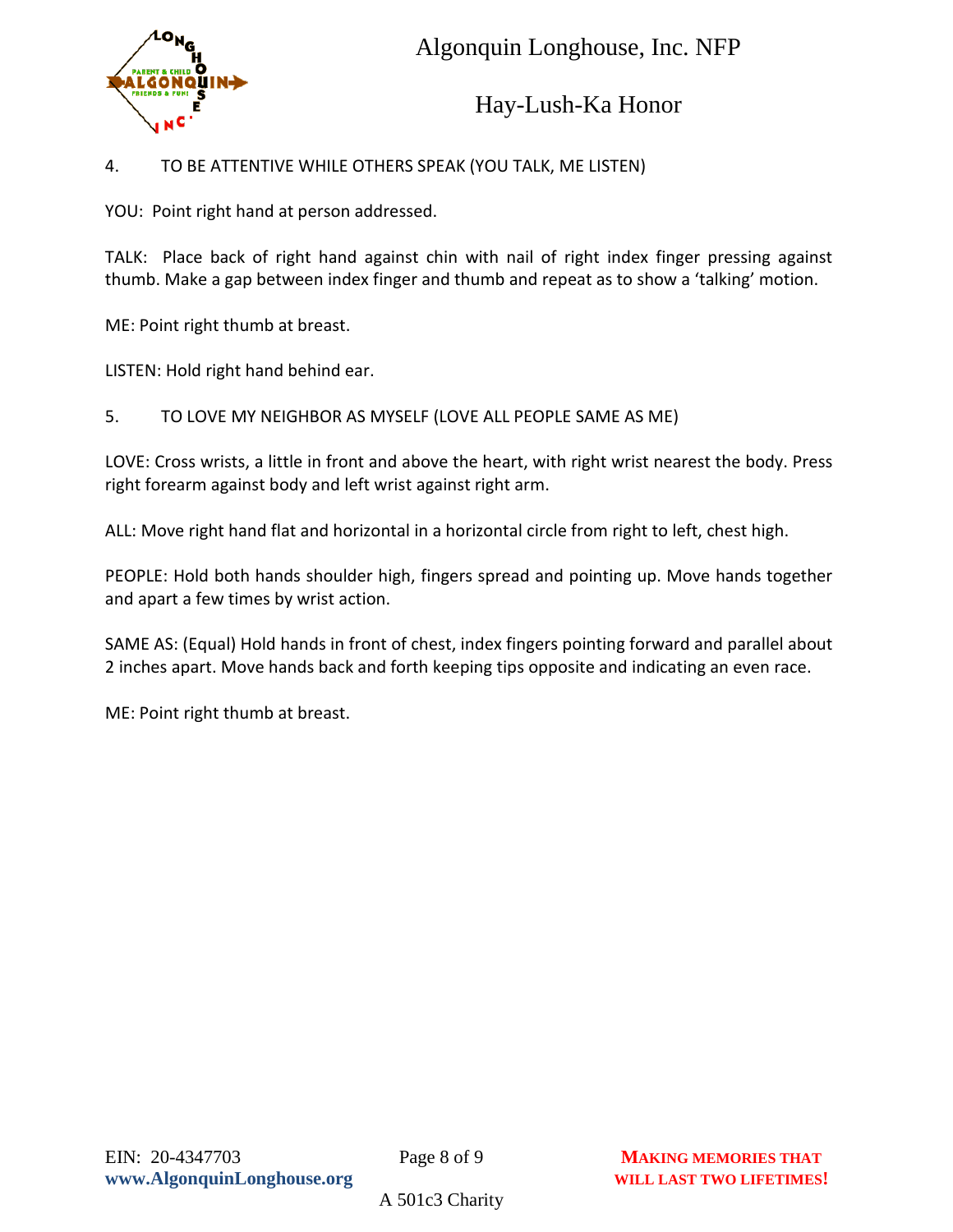

Hay-Lush-Ka Honor

6. TO SEEK AND PRESERVE THE BEAUTY OF THE GREAT SPIRIT'S WORK IN FOREST, FIELD AND STREAM.

SEEK (HUNT OR LOOK): Hold right hand just below the right eye, index and second fingers slightly pared and pointing ahead

PRESERVE: Hold both hands cupped together close to midsection as if caring for a small animal.

GREAT: Hold arms outstretched in front of body, palms outward.

SPIRIT'S : Hold fist over right eye, point upward with index and middle fingers and move hand upward in spiral motion.

WORK: Place hands, palms facing each other, a few inches apart in front of body. Move hands up and down past each other (chopping wood motion).

FOREST: (Many Trees) Move left hand in front of body, fingers slightly curved inward. With left hand, cup right hand wrist and slowly move right hand upward while spreading fingers of right hand to indicate growth.

FIELD: (Grass) Hold hands low, fingers curved upward and slightly apart. Move hands sideways while wiggling fingers (wind effect on field).

STREAM: Cup right hand and do a "dip into stream" motion. Then bring cupped hand to mouth as if to drink. (child often likes to do slurping sound to pretend drinking).